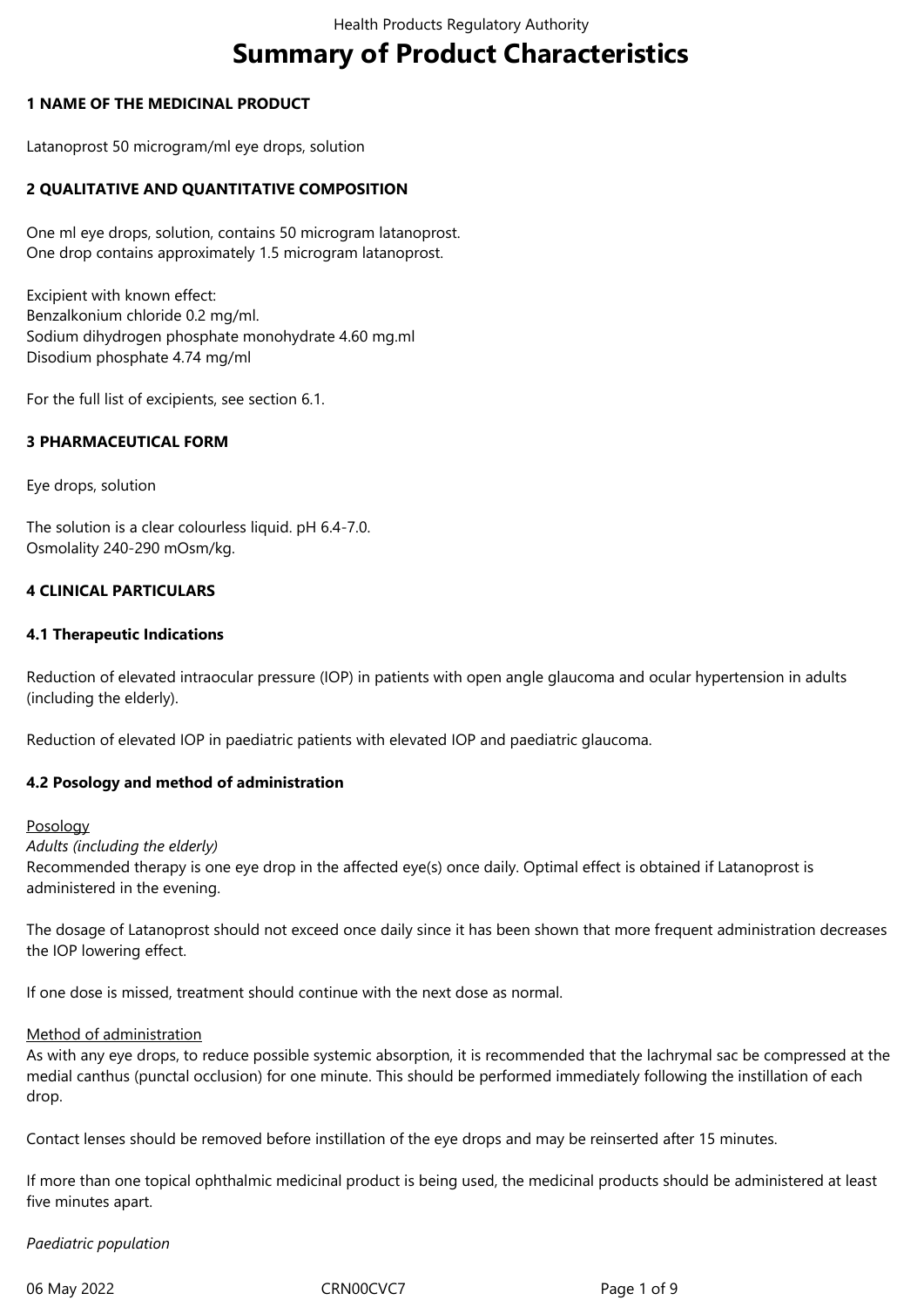Latanoprost eye drops may be used in paediatric patients at the same posology as in adults. No data are available for preterm infants (less than 36 weeks gestational age). Data in the age group < 1 year (4 patients) are very limited (see section 5.1).

# **4.3 Contraindications**

Hypersensitivity to latanoprost or to any of the excipients listed in section 6.1.

# **4.4 Special warnings and precautions for use**

Latanoprost may gradually change eye colour by increasing the amount of brown pigment in the iris. Before treatment is instituted, patients should be informed of the possibility of a permanent change in eye colour. Unilateral treatment can result in permanent heterochromia.

This change in eye colour has predominantly been seen in patients with mixed coloured irides, i.e. blue-brown, grey-brown, yellow-brown and green-brown. In studies with latanoprost, the onset of the change is usually within the first 8 months of treatment, rarely during the second or third year, and has not been seen after the fourth year of treatment. The rate of progression of iris pigmentation decreases with time and is stable for five years. The effect of increased pigmentation beyond five years has not been evaluated. In an open 5-year latanoprost safety study, 33% of patients developed iris pigmentation (see section 4.8). The iris colour change is slight in the majority of cases and often not observed clinically. The incidence in patients with mixed colour irides ranged from 7 to 85%, with yellow-brown irides having the highest incidence. In patients with homogeneously blue eyes, no change has been observed and in patients with homogeneously grey, green or brown eyes, the change has only rarely been seen.

The colour change is due to increased melanin content in the stromal melanocytes of the iris and not to an increase in number of melanocytes. Typically, the brown pigmentation around the pupil spreads concentrically towards the periphery in affected eyes, but the entire iris or parts of it may become more brownish. No further increase in brown iris pigment has been observed after discontinuation of treatment. It has not been associated with any symptom or pathological changes in clinical trials to date.

Neither naevi nor freckles of the iris have been affected by treatment. Accumulation of pigment in the trabecular meshwork or elsewhere in the anterior chamber has not been observed in clinical trials. Based on 5 years clinical experience, increased iris pigmentation has not been shown to have any negative clinical sequelae and latanoprostcan be continued if iris pigmentation ensues. However, patients should be monitored regularly and if the clinical situation warrants, latanoprosttreatment may be discontinued.

There is limited experience of latanoprostin chronic angle closure glaucoma, open angle glaucoma of pseudophakic patients and in pigmentary glaucoma. There is no experience of latanoprostin inflammatory and neovascular glaucoma or inflammatory ocular conditions. Latanoprosthas no or little effect on the pupil, but there is no experience in acute attacks of closed angle glaucoma. Therefore, it is recommended that latanoprostshould be used with caution in these conditions until more experience is obtained.

There are limited study data on the use of latanoprostduring the peri-operative period of cataract surgery. Latanoprost should be used with caution in these patients.

*Latanoprost* should be used with caution in patients with a history of herpetic keratitis, and should be avoided in cases of active herpes simplex keratitis and in patients with a history of recurrent herpetic keratitis specifically associated with prostaglandin analogues.

Reports of macular oedema have occurred (see section 4.8) mainly in aphakic patients, in pseudophakic patients with torn posterior lens capsule or anterior chamber lenses, or in patients with known risk factors for cystoid macular oedema (such as diabetic retinopathy and retinal vein occlusion). Latanoprostshould be used with caution in aphakic patients, in pseudophakic patients with torn posterior lens capsule or anterior chamber lenses, or in patients with known risk factors for cystoid macular oedema.

In patients with known predisposing risk factors for iritis/uveitis, Latanoprost can be used with caution.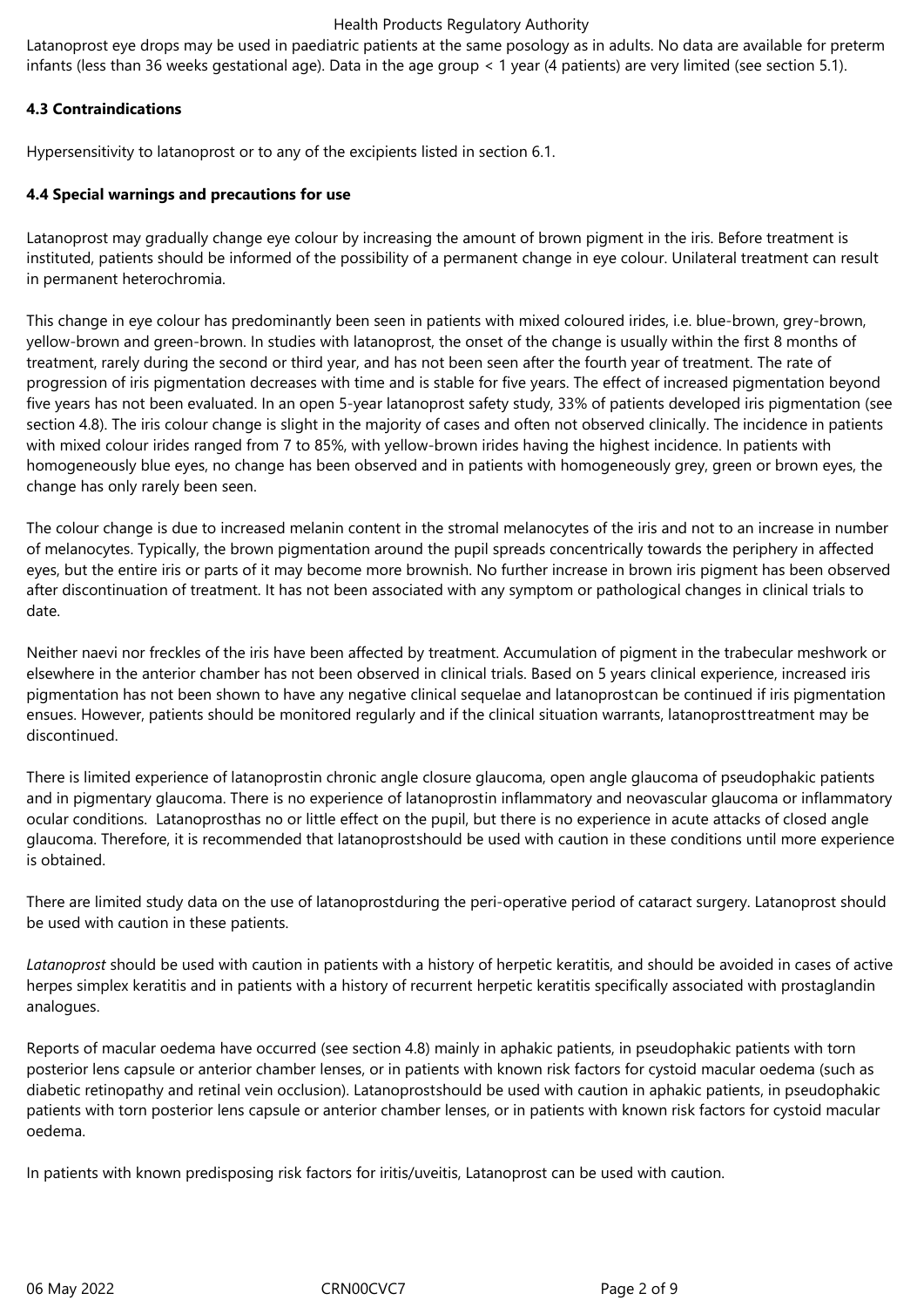There is limited experience from patients with asthma, but some cases of exacerbation of asthma and/or dyspnoea were reported in post marketing experience. Asthmatic patients should therefore be treated with caution until there is sufficient experience, see also section 4.8.

Periorbital skin discolouration has been observed, the majority of reports being in Japanese patients. Experience to date shows that periorbital skin discolouration is not permanent and in some cases has reversed while continuing treatment with latanoprost.

Latanoprost may gradually change eyelashes and vellus hair in the treated eye and surrounding areas; these changes include increased length, thickness, pigmentation, number of lashes or hairs and misdirected growth of eyelashes. Eyelash changes are reversible upon discontinuation of treatment.

# Preservative

Latanoprost contains benzalkonium chloride, which is commonly used as a preservative in ophthalmic products. From the limited data available, there is no difference in the adverse event profile in children compared to adults. Generally, however, eyes in children show a stronger reaction for a given stimulus than the adult eye. Irritation may have an effect on treatment adherence in children. Benzalkonium chloride has been reported to cause irritation, symptoms of dry eyes and may affect the tear film and corneal surface. Latanoprost should be used with caution in dry eye patients, and in patients where the cornea may be compromised. Patients should be monitored in case of prolonged use.

# Contact lenses

Contact lenses may absorb benzalkonium chloride and these should be removed before applying Latanoprost but may be reinserted after 15 minutes (see section 4.2).

# *Paediatric population*

Efficacy and safety data in the age group < 1 year (4 patients) are very limited (see section 5.1). No data are available for preterm infants (less than 36 weeks gestational age).

In children from 0 to < 3 years old that mainly suffers from primary congenital glaucoma (PCG), surgery (e.g. trabeculotomy/goniotomy) remains the first line treatment.

Long-term safety in children has not yet been established.

# **4.5 Interaction with other medicinal products and other forms of interactions**

Definitive drug interaction data are not available.

There have been reports of paradoxical elevations in (IOP) following the concomitant ophthalmic administration of two prostaglandin analogues. Therefore, the use of two or more prostaglandins, prostaglandin analogues or prostaglandin derivatives is not recommended.

# *Paediatric population*

Interaction studies have only been performed in adults.

# **4.6 Fertility, pregnancy and lactation**

#### *Pregnancy*

The safety of this medicinal product for use in human pregnancy has not been established. It has potential hazardous pharmacological effects with respect to the course of pregnancy, to the unborn or the neonate. Therefore, Latanoprost should not be used during pregnancy.

# *Breast-feeding*

Latanoprost and its metabolites may pass into breast milk and Latanoprost should therefore not be used in breast-feeding women or breast feeding should be stopped.

# *Fertility*

Latanoprost has not been found to have any effect on male or female fertility in animal studies (see section 5.3).

06 May 2022 CRN00CVC7 CRNOCVC7 Page 3 of 9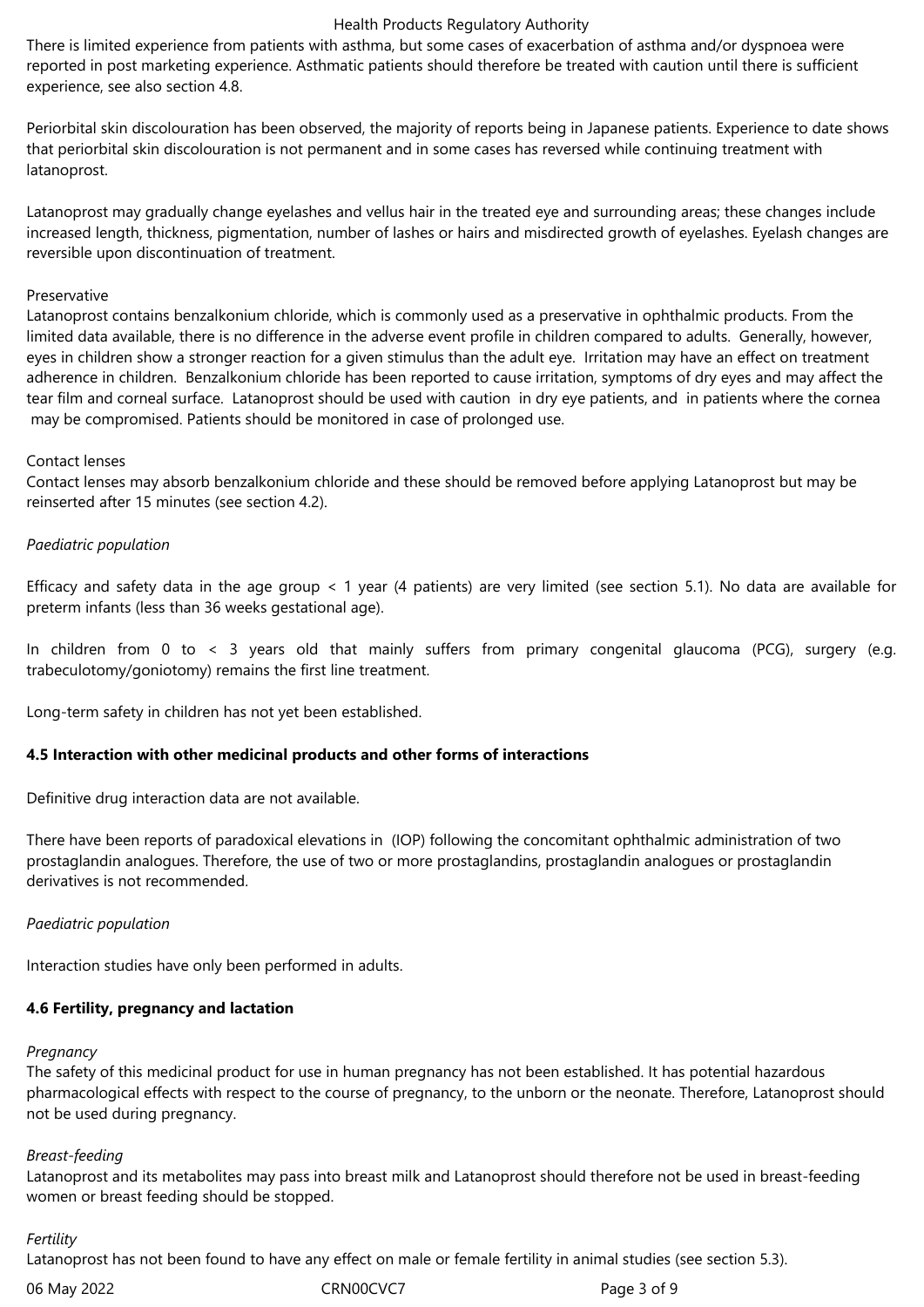# **4.7 Effects on ability to drive and use machines**

Latanoprost has minor influence on the ability to drive and use machines. In common with other eye preparations, instillation of eye drops may cause transient blurring of vision. Until this has resolved, patients should not drive or use machines.

# **4.8 Undesirable effects**

# a. Summary of the safety profile

The majority of adverse reactions relate to the ocular system. In an open 5-year latanoprost safety study, 33% of patients developed iris pigmentation (see section 4.4). Other ocular adverse reactions are generally transient and occur on dose administration.

# b. Tabulated list of adverse reactions

Adverse reactions are categorized by frequency as follows:

very common (≥1/10), common (≥1/100 to <1/10), uncommon (≥1/1,000 to <1/100), rare (≥1/10,000 to <1/1,000) and very rare (<1/10,000), not known (frequency cannot be estimated from the available data).

| <b>SystemOrganClass</b>                               | <b>VeryCommon</b><br>≥1/10                                                                                                                                                                                                                                                                                             | <b>Common</b><br>≥1/100to<br>1/10                                                                               | <b>Uncommon</b><br>≥1/1,000to<br>< 1/100                                                                                         | Rare<br>≥1/10,000to<br>< 1/1,000                                                                                                                                                                                                                                                         | <b>VeryRare</b><br>$<$ 1/10,000                                                        |
|-------------------------------------------------------|------------------------------------------------------------------------------------------------------------------------------------------------------------------------------------------------------------------------------------------------------------------------------------------------------------------------|-----------------------------------------------------------------------------------------------------------------|----------------------------------------------------------------------------------------------------------------------------------|------------------------------------------------------------------------------------------------------------------------------------------------------------------------------------------------------------------------------------------------------------------------------------------|----------------------------------------------------------------------------------------|
| Infections and                                        |                                                                                                                                                                                                                                                                                                                        |                                                                                                                 |                                                                                                                                  | Herpetic keratitis*§                                                                                                                                                                                                                                                                     |                                                                                        |
| infestations                                          |                                                                                                                                                                                                                                                                                                                        |                                                                                                                 |                                                                                                                                  |                                                                                                                                                                                                                                                                                          |                                                                                        |
| Nervous system                                        |                                                                                                                                                                                                                                                                                                                        |                                                                                                                 | Headache*;                                                                                                                       |                                                                                                                                                                                                                                                                                          |                                                                                        |
| disorders                                             |                                                                                                                                                                                                                                                                                                                        |                                                                                                                 | dizziness*                                                                                                                       |                                                                                                                                                                                                                                                                                          |                                                                                        |
| Eye disorders                                         | Iris<br>hyperpigmentation;<br>mild to moderate<br>conjunctival<br>hyperaemia; eye<br>irritation (burning<br>grittiness, itching,<br>stinging and<br>foreign body<br>sensation); eyelash<br>and vellus hair<br>changes of the<br>eyelid (increased<br>length, thickness,<br>pigmentation and<br>number of<br>eyelashes) | Punctate keratitis,<br>mostly without<br>symptoms;<br>blepharitis; eye<br>pain; photophobia;<br>conjunctivitis* | Eyelid oedema;<br>dry eye; keratitis*;<br>vision blurred;<br>macular oedema<br>including cystoid<br>macular<br>oedema*; uveitis* | Iritis*; corneal<br>oedema*; corneal<br>erosion; periorbital<br>oedema; trichiasis*;<br>distichiasis; iris<br>cyst*§; localised skin<br>reaction on the<br>eyelids; darkening<br>of the palpebral<br>skin of the eyelids;<br>pseudopemphigoid<br>of ocular<br>conjunctiva <sup>*</sup> § | Periorbital and<br>lid changes<br>resulting in<br>deepening of<br>the eyelid<br>sulcus |
| Cardiac disorders                                     |                                                                                                                                                                                                                                                                                                                        |                                                                                                                 | Angina;<br>palpitations*                                                                                                         |                                                                                                                                                                                                                                                                                          | Angina<br>unstable                                                                     |
| Respiratory, thoracic<br>and<br>mediastinal disorders |                                                                                                                                                                                                                                                                                                                        |                                                                                                                 | Asthma*;<br>dyspnoea*                                                                                                            | Asthma<br>exacerbation                                                                                                                                                                                                                                                                   |                                                                                        |
| Gastrointestinal<br>disorders                         |                                                                                                                                                                                                                                                                                                                        |                                                                                                                 | Nausea, vomiting                                                                                                                 |                                                                                                                                                                                                                                                                                          |                                                                                        |
| Skin and subcutaneous<br>tissue<br>disorders          |                                                                                                                                                                                                                                                                                                                        |                                                                                                                 | Rash                                                                                                                             | Pruritus                                                                                                                                                                                                                                                                                 |                                                                                        |
| Musculoskeletal and<br>connective<br>tissue disorders |                                                                                                                                                                                                                                                                                                                        |                                                                                                                 | Myalgia*;<br>arthralgia*                                                                                                         |                                                                                                                                                                                                                                                                                          |                                                                                        |
| General disorders and<br>administration site          |                                                                                                                                                                                                                                                                                                                        |                                                                                                                 | Chest pain*                                                                                                                      |                                                                                                                                                                                                                                                                                          |                                                                                        |

06 May 2022 CRN00CVC7 CRNOCVC7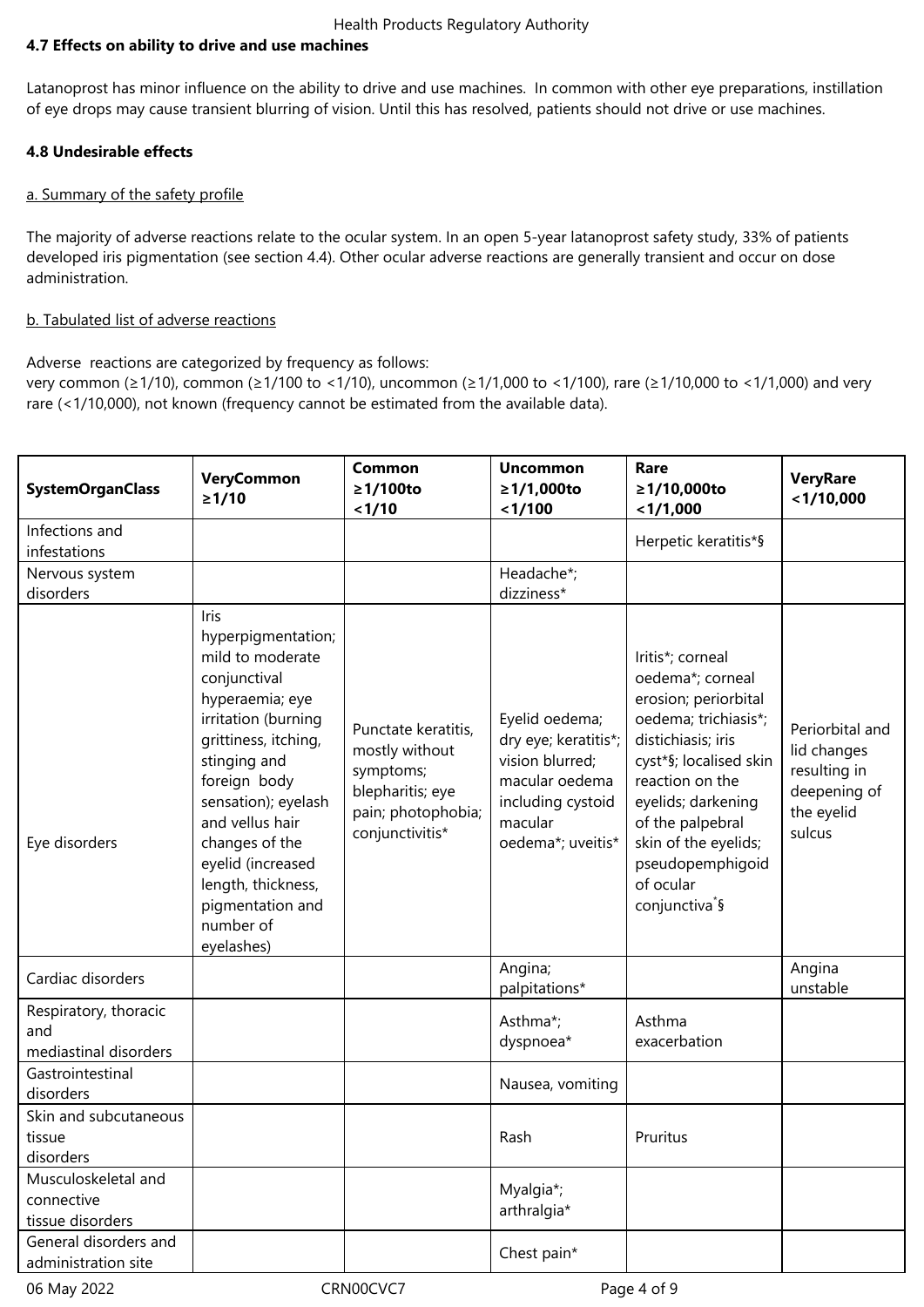# \*ADR identified post-marketing \$ADR frequency estimated using "The Rule of 3"

Cases of corneal calcification have been reported very rarely in association with the use of phosphate containing eye drops in some patients with significantly damaged corneas

# c. Description of selected adverse reactions

No information is provided.

# d. Paediatric Population

In two short term clinical trials ( $\leq 12$  weeks), involving 93 (25 and 68) paediatric patients the safety profile was similar to that in adults and no new adverse events were identified. The short term safety profiles in the different paediatric subsets were also similar (see section 5.1). Adverse events seen more frequently in the paediatric population as compared to adults are: nasopharyngitis and pyrexia.

# Reporting of suspected adverse reactions

Reporting suspected adverse reactions after authorisation of the medicinal product is important. It allows continued monitoring of the benefit/risk balance of the medicinal product. Healthcare professionals are asked to report any suspected adverse reactions via HPRA Pharmacovigilance Website: www.hpra.ie

# **4.9 Overdose**

# Symptoms

Apart from ocular irritation and conjunctival hyperaemia, no other ocular side effects are known if latanoprostis overdosed.

# Treatment

If latanoprostis accidentally ingested the following information may be useful: One bottle contains 125 micrograms latanoprost. More than 90% is metabolised during the first pass through the liver. Intravenous infusion of 3 micrograms/kg in healthy volunteers induced no symptoms, but a dose of 5.5-10 micrograms/kg caused nausea, abdominal pain, dizziness, fatigue, hot flushes and sweating. In monkeys, latanoprost has been infused intravenously in doses of up to 500 micrograms/kg without major effects on the cardiovascular system.

Intravenous administration of latanoprost in monkeys has been associated with transient bronchoconstriction. However, in patients with moderate bronchial asthma, bronchoconstriction was not induced by latanoprost when applied topically on the eyes in a dose of seven times the clinical dose of latanoprost.

If overdosage with latanoprostoccurs, treatment should be symptomatic.

# **5 PHARMACOLOGICAL PROPERTIES**

# **5.1 Pharmacodynamic properties**

Pharmacotherapeutic group: Ophthalmologicals; Antiglaucoma preparations and miotics, prostaglandin analogues (ATC code): S01EE01

The active substance latanoprost, a prostaglandin  $F_{2\alpha}$ analogue, is a selective prostanoid FP receptor agonist which reduces the IOP by increasing the outflow of aqueous humour. Reduction of the IOP in man starts about three to four hours after administration and maximum effect is reached after eight to twelve hours. Pressure reduction is maintained for at least 24 hours.

Studies in animals and man indicate that the main mechanism of action is increased uveoscleral outflow, although some increase in outflow facility (decrease in outflow resistance) has been reported in man.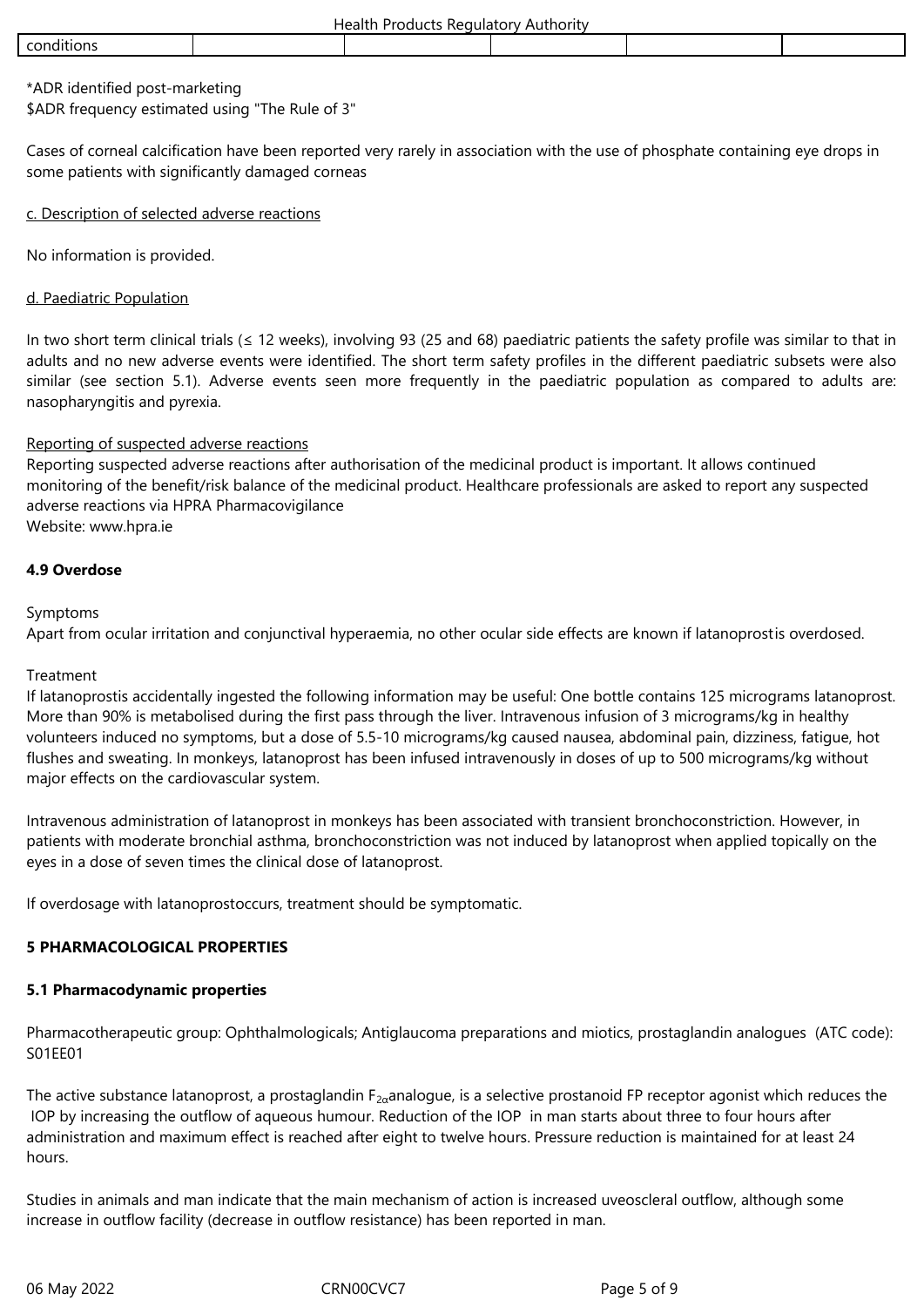Pivotal studies have demonstrated that latanoprostis effective as monotherapy. In addition, clinical trials investigating combination use have been performed. These include studies that show that latanoprost is effective in combination with beta-adrenergic antagonists (timolol). Short-term (1 or 2 weeks) studies suggest that the effect of latanoprost is additive in combination with adrenergic agonists (dipivalyl epinephrine), oral carbonic anhydrase inhibitors (acetazolamide) and at least partly additive with cholinergic agonists (pilocarpine).

Clinical trials have shown that latanoprost has no significant effect on the production of aqueous humour. Latanoprost has not been found to have any effect on the blood-aqueous barrier.

Latanoprost has no or negligible effects on the intraocular blood circulation when used at the clinical dose and studied in monkeys. However, mild to moderate conjunctival or episcleral hyperaemia may occur during topical treatment.

Chronic treatment with latanoprost in monkey eyes, which had undergone extracapsular lens extraction, did not affect the retinal blood vessels as determined by fluorescein angiography.

Latanoprost has not induced fluorescein leakage in the posterior segment of pseudophakic human eyes during short-term treatment.

Latanoprost in clinical doses has not been found to have any significant pharmacological effects on the cardiovascular or respiratory system.

# *Paediatric population*

The efficacy of *Latanoprost* in paediatric patients ≤ 18 years of age was demonstrated in a 12-week, double-masked clinical study of latanoprost compared with timolol in 107 patients diagnosed with ocular hypertension and paediatric glaucoma. Neonates were required to be at least 36 weeks gestational age. Patients received either latanoprost 50 mcg/mL once daily or timolol 0.5% (or optionally 0.25% for subjects younger than 3 years old) twice daily. The primary efficacy endpoint was the mean reduction in IOP from baseline at Week 12 of the study. Mean IOP reductions in the latanoprost and timolol groups were similar. In all age groups studied (0 to <3 years, 3 to < 12 years and 12 to 18 years of age) the mean IOP reduction at Week 12 in the latanoprost group was similar to that in the timolol group. Nevertheless, efficacy data in the age group 0 to < 3 years were based on only 13 patients for latanoprost and no relevant efficacy was shown from the 4 patients representing the age group 0 to < 1 year old in the clinical paediatric study. No data are available for preterm infants (less than 36 weeks gestational age).

IOP reductions among subjects in the PCG subgroup were similar between the latanoprost group and the timolol group. The non-PCG (e.g. juvenile open angle glaucoma, aphakic glaucoma) subgroup showed similar results as the PCG subgroup.

| Table: IOP reduction (mmHg) at week 12 by active treatment<br>group and baseline diagnosis |               |               |                |                |
|--------------------------------------------------------------------------------------------|---------------|---------------|----------------|----------------|
|                                                                                            | Latanoprost   |               | <b>Timolol</b> |                |
|                                                                                            | $N = 53$      |               | $N = 54$       |                |
| Baseline Mean (SE)                                                                         | 27.3(0.75)    |               | 27.8 (0.84)    |                |
| Week 12 Change from Baseline Mean <sup>t</sup> (SE)                                        | $-7.18(0.81)$ |               | $-5.72(0.81)$  |                |
| p-value vs. timolol                                                                        | 0.2056        |               |                |                |
|                                                                                            | <b>PCG</b>    | Non-PCG       | <b>PCG</b>     | <b>Non-PCG</b> |
|                                                                                            | $N = 28$      | $N = 25$      | $N = 26$       | $N = 28$       |
| Baseline Mean (SE)                                                                         | 26.5(0.72)    | 28.2 (1.37)   | 26.3(0.95)     | 29.1(1.33)     |
| Week 12 Change from Baseline Mean <sup>t</sup> (SE)                                        | $-5.90(0.98)$ | $-8.66(1.25)$ | $-5.34(1.02)$  | $-6.02(1.18)$  |
| p-value vs. timolol                                                                        | 0.6957        | 0.1317        |                |                |

The effect on IOP was seen after the first week of treatment (see table) and was maintained throughout the 12 week period of study, as in adults.

SE: standard error.

†Adjusted estimate based on an analysis of covariance (ANCOVA) model.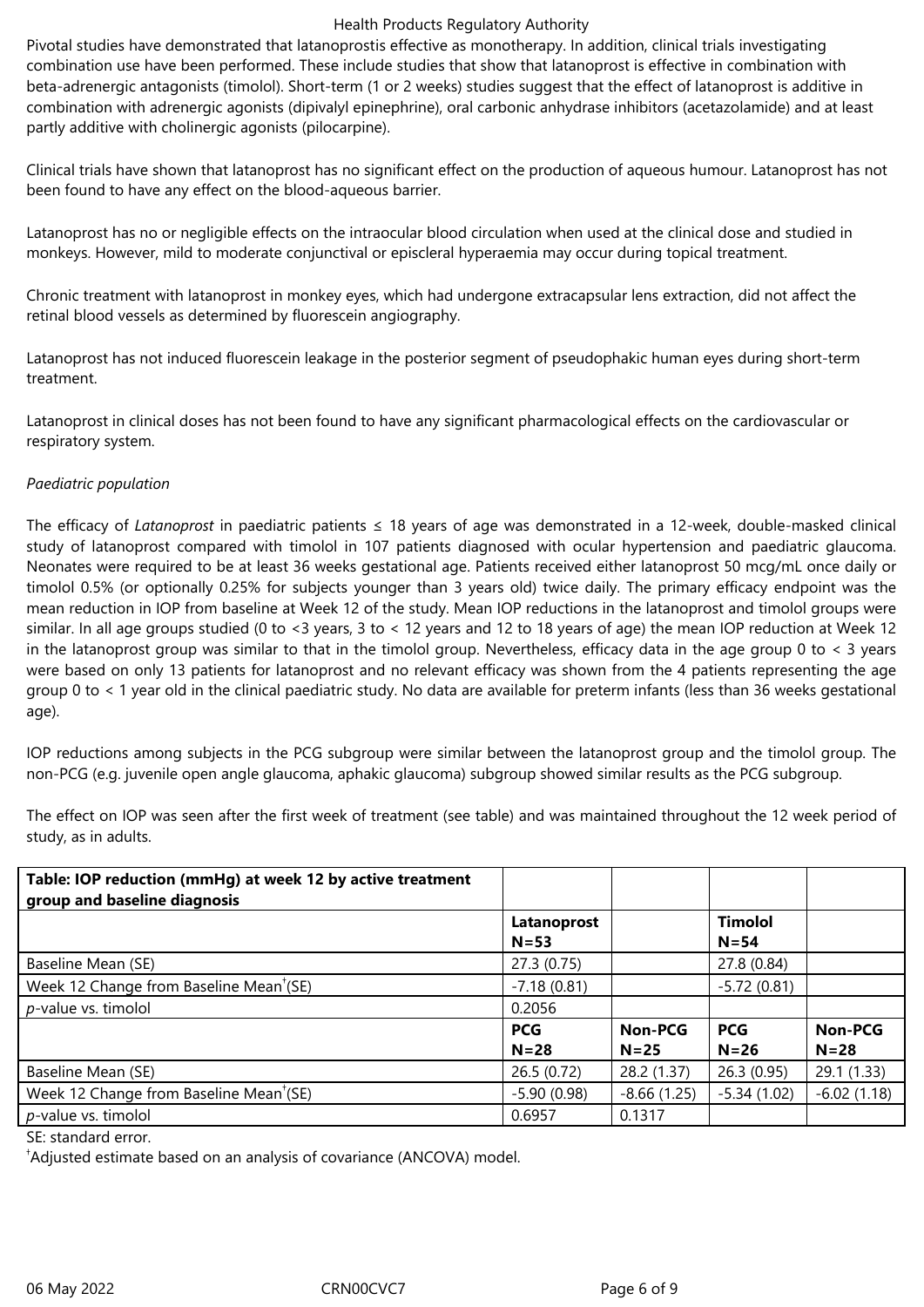#### **5.2 Pharmacokinetic properties**

#### **Absorption**

Latanoprost (mw 432.58) is an isopropyl ester prodrug which per se is inactive, but after hydrolysis to the acid of latanoprost becomes biologically active.

The prodrug is well absorbed through the cornea and all drug that enters the aqueous humour is hydrolysed during the passage through the cornea.

#### Distribution

Studies in man indicate that the peak concentration in the aqueous humour is reached about two hours after topical administration. After topical application in monkeys, latanoprost is distributed primarily in the anterior segment, the conjunctivae and the eyelids. Only minute quantities of the drug reach the posterior segment.

# Biotransformation and elimination

There is practically no metabolism of the acid of latanoprost in the eye. The main metabolism occurs in the liver. The half life in plasma is 17 minutes in man. The main metabolites, the 1,2-dinor and 1,2,3,4-tetranor metabolites, exert no or only weak biological activity in animal studies and are excreted primarily in the urine.

# *Paediatric population*

An open-label pharmacokinetic study of plasma latanoprost acid concentrations was undertaken in 22 adults and 25 paediatric patients (from birth to < 18 years of age) with ocular hypertension and glaucoma. All age groups were treated with latanoprost 50 mcg/mL, one drop daily in each eye for a minimum of 2 weeks. Latanoprost acid systemic exposure was approximately 2-fold higher in 3 to < 12 year olds and 6-fold higher in children < 3 years old compared with adults, but a wide safety margin for systemic adverse effects was maintained (see section 4.9). Median time to reach peak plasma concentration was 5 minutes post-dose across all age groups. The median plasma elimination half-life was short (< 20 minutes), similar for paediatric and adult patients, and resulted in no accumulation of latanoprost acid in the systemic circulation under steady-state conditions.

#### **5.3 Preclinical safety data**

The ocular as well as systemic toxicity of latanoprost has been investigated in several animal species. Generally, latanoprost is well tolerated with a safety margin between clinical ocular dose and systemic toxicity of at least 1000 times. High doses of latanoprost, approximately 100 times the clinical dose/kg body weight, administered intravenously to unanaesthetised monkeys have been shown to increase the respiration rate probably reflecting bronchoconstriction of short duration. In animal studies, latanoprost has not been found to have sensitising properties.

In the eye, no toxic effects have been detected with doses of up to 100 microgram/eye/day in rabbits or monkeys (clinical dose is approximately 1.5 microgram/eye/day). In monkeys, however, latanoprost has been shown to induce increased pigmentation of the iris.

The mechanism of increased pigmentation seems to be stimulation of melanin production in melanocytes of the iris with no proliferative changes observed. The change in iris colour may be permanent.

In chronic ocular toxicity studies, administration of latanoprost 6 microgram/eye/day has also been shown to induce increased palpebral fissure. This effect is reversible and occurs at doses above the clinical dose level. The effect has not been seen in humans.

Latanoprost was found negative in reverse mutation tests in bacteria, gene mutation in mouse lymphoma and mouse micronucleus test. Chromosome aberrations were observed *in vitro* with human lymphocytes. Similar effects were observed with prostaglandin  $F_{2\alpha}$ , a naturally occurring prostaglandin, and indicates that this is a class effect.

Additional mutagenicity studies on *in vitro*/*in vivo* unscheduled DNA synthesis in rats were negative and indicate that latanoprost does not have mutagenic potency. Carcinogenicity studies in mice and rats were negative.

Latanoprost has not been found to have any effect on male or female fertility in animal studies. In the embryotoxicity study in rats, no embryotoxicity was observed at intravenous doses (5, 50 and 250 micrograms/kg/day) of latanoprost. However, latanoprost induced embryolethal effects in rabbits at doses of 5 micrograms/kg/day and above.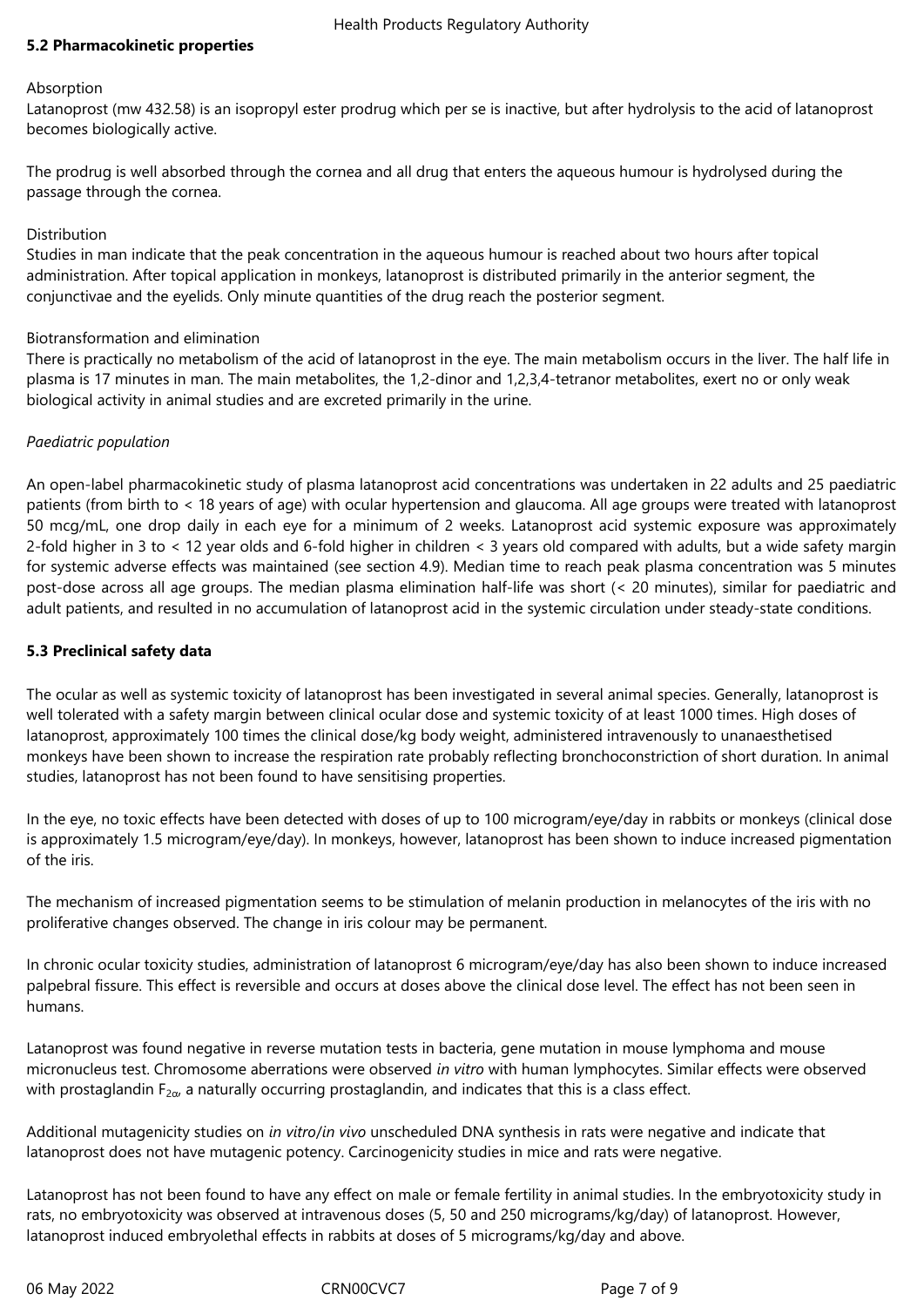The dose of 5 micrograms/kg/day (approximately 100 times the clinical dose) caused significant embryofoetal toxicity characterised by increased incidence of late resorption and abortion and by reduced foetal weight.

No teratogenic potential has been detected.

# **6 PHARMACEUTICAL PARTICULARS**

# **6.1 List of excipients**

Benzalkonium Chloride Sodium dihydrogen phosphate monohydrate Disodium phosphate Sodium Chloride Purified Water

# **6.2 Incompatibilities**

*In vitro* studies have shown that precipitation occurs when eye drops containing thiomersal are mixed with latanoprost. If such drug are used, the eye drops should be administered with an interval of at least five minutes.

# **6.3 Shelf life**

Shelf life: 2 years Shelf life after opening of container: 4 weeks After first opening the bottle: do not store above 25°C and use within four weeks.

# **6.4 Special precautions for storage**

Store and transport refrigerated  $(2^{\circ}C - 8^{\circ}C)$ . Keep the bottle in the outer carton in order to protect from light.

For storage conditions after first opening the medicinal product, see section 6.3.

# **6.5 Nature and contents of container**

LDPE bottle with HDPE screw cap. Each bottle contains 2.5 ml eye drops solution corresponding to approximately 80 drops of solution.

Pack sizes: 1 x 2.5 ml, 3 x 2.5 ml and 6 x 2.5 ml

Not all pack sizes may be marketed.

# **6.6 Special precautions for disposal and other handling**

No special requirements

# **7 MARKETING AUTHORISATION HOLDER**

Accord Healthcare Ireland Ltd. Euro House Euro Business Park Little Island Cork T45 K857 Ireland